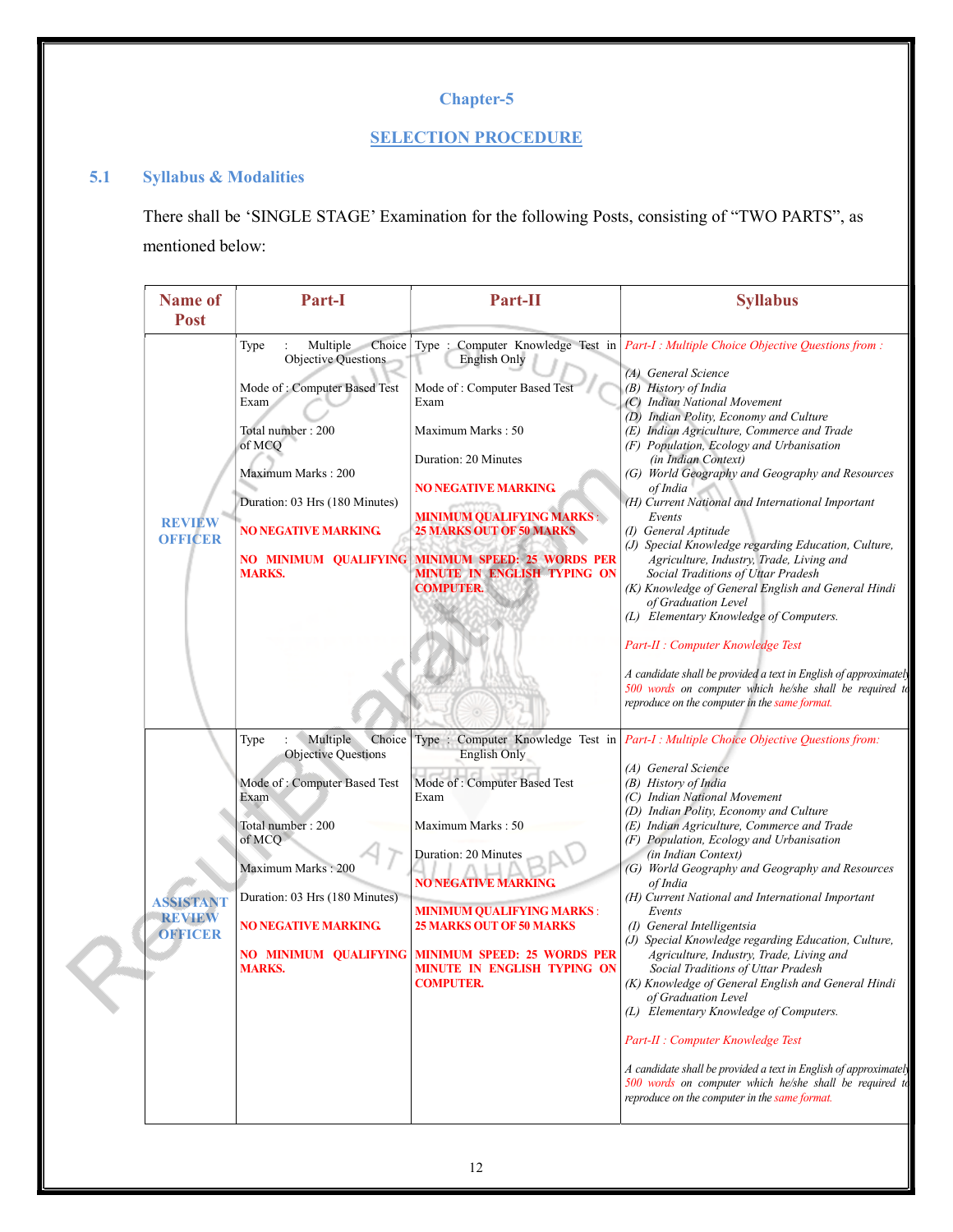- 5.2 The Part-I and Part-II Examination of each single Candidate, shall be conducted simultaneously in a SINGLE SHIFT with a GAP OF 15 MINUTES.
- 5.3 The level of the question papers in every shift, in case of multiple shifts, for both the posts' shall be consistent with the educational qualification and syllabus prescribed for the Examination.
- 5.4 It is mandatory for the candidates to appear in all the parts of the Examination.
- 5.5 For the post of Review Officer (RO) and Assistant Review Officer (ARO), the question paper of Part-I Multiple Choice Objective Type Test shall be both in English and Hindi languages.
- 5.6 For the post of Review Officer (RO) and Assistant Review Officer (ARO), Part-II i.e. the Computer Knowledge Test, the Text shall be provided on computer in English only.
- 5.7 For the post of Review Officer (RO) and Assistant Review Officer (ARO), no Interview shall be held for selection.

**ATALLAHABAD**